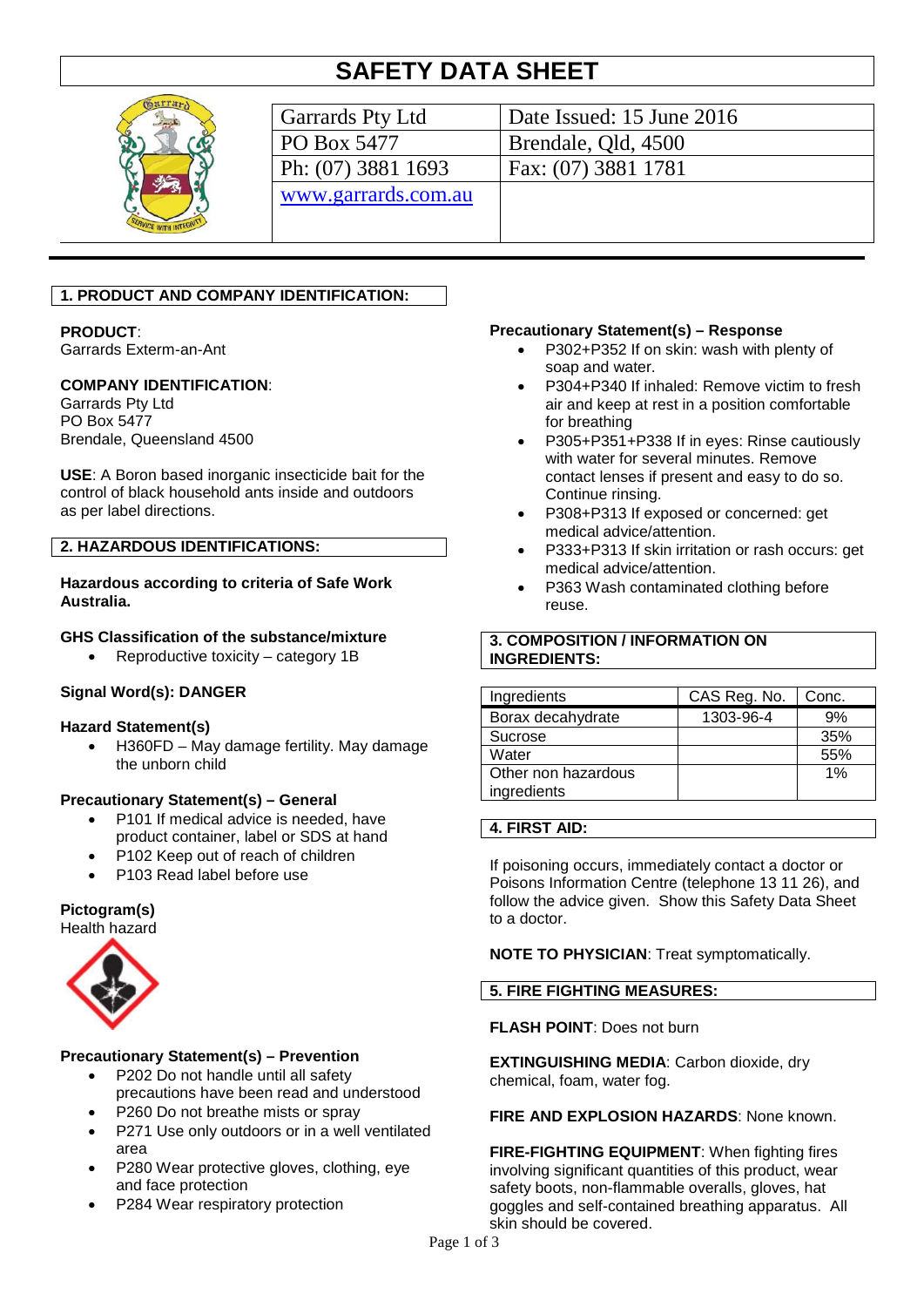# **SAFETY DATA SHEET**



| Garrards Pty Ltd    | Date Issued: 15 June 2016 |
|---------------------|---------------------------|
| PO Box 5477         | Brendale, Qld, 4500       |
| Ph: (07) 3881 1693  | Fax: (07) 3881 1781       |
| www.garrards.com.au |                           |
|                     |                           |
|                     |                           |

# **6. ACCIDENTAL RELEASE MEASURES:**

## **ACTION TO TAKE FOR SPILLS**:

In case of spills it is important to take all steps necessary to:

- Avoid eye and skin contact.
- Avoid contamination of waterways.
- 1. Keep all bystanders away.
- 2. Wear full-length clothing, rubber gloves and eye goggles or faceshield.
- 3. Reposition any leaking containers so as to minimise further leakage.
- 4. Dam and absorb spill with an absorbent material (e.g. vermiculite, sand or soil).
- 5. Place contaminated material in a labeled container for disposal as per state regulations.
- 6. DO NOT flush down drains or incinerate spilled product or containers.

## **7. HANDLING AND STORAGE:**

Store in its closed original container in a cool, dry, well ventilated area out of direct sunlight. Keep away from access by children or animals.

**8. EXPOSURE CONTROL / PERSONAL PROTECTION:**

## **EXPOSURE GUIDELINES**:

No data available.

**ENGINEERING CONTROLS**: Natural ventilation only except in confined spaces where a local exhaust fan should be provided while handling the concentrate.

**RECOMMENDATIONS FOR MANUFACTURING, COMMERCIAL BLENDING, AND PACKAGING WORKERS**: Eye washing and shower facilities available.

**EYE / FACE PROTECTION**: Face and eye protection should be worn. For help in selecting suitable equipment consult AS 1336 and AS/NZS 1337.

**SKIN PROTECTION:** Wear chemical resistant PVC or rubber gloves. Wear cotton overalls and washable cotton hat. Wear boots. For help in selecting suitable gloves consult AS 2161. For help in selecting suitable

clothing consult AS 2919. For help in selecting boots consult AS/NZS 2210

**RESPIRATORY PROTECTION**: Avoid inhaling spray mist. For help in selecting suitable equipment consult AS/NZS 1715.

## **APPLICATIONS AND ALL OTHER HANDLERS**:

After handling this product always wash hands before smoking, eating, drinking or using the toilet. Wash contaminated clothing and other protective equipment before storing or re-using.

## **9. PHYSICAL AND CHEMICAL PROPERTIES:**

**APPEARANCE**: Straw coloured liquid. **ODOUR**: Honey odour **SOLUBILITY IN WATER**: Soluble **BOILING POINT: 100°C PER CENT VOLATILES**: Less than 10% **CORROSIVENESS:** Non corrosive

## **10. STABILITY AND REACTIVITY**

**STABILITY:** This product is unlikely to spontaneously decompose.

**INCOMPATIBILITY**: No data available.

## **HAZARDOUS DECOMPOSITION PRODUCTS**:

Carbon dioxide, and if combustion is incomplete, carbon monoxide and smoke. Water.

**HAZARDOUS POLYMERIZATION**: This product is unlikely to spontaneously polymerise.

## **11. TOXICOLOGICAL INFORMATION:**

No data available.

## **12. ECOLOGICAL INFORMATION:**

Avoid contamination and run-off into the aquatic environment.

#### **13. DISPOSAL CONSIDERATIONS:**

**DISPOSAL METHOD**: Dispose of empty, used containers by;

(a) Triple rinsing with water. Add the rinsings to the tank mix or dispose of rinsate in a disposal pit away from desirable plants and roots, and